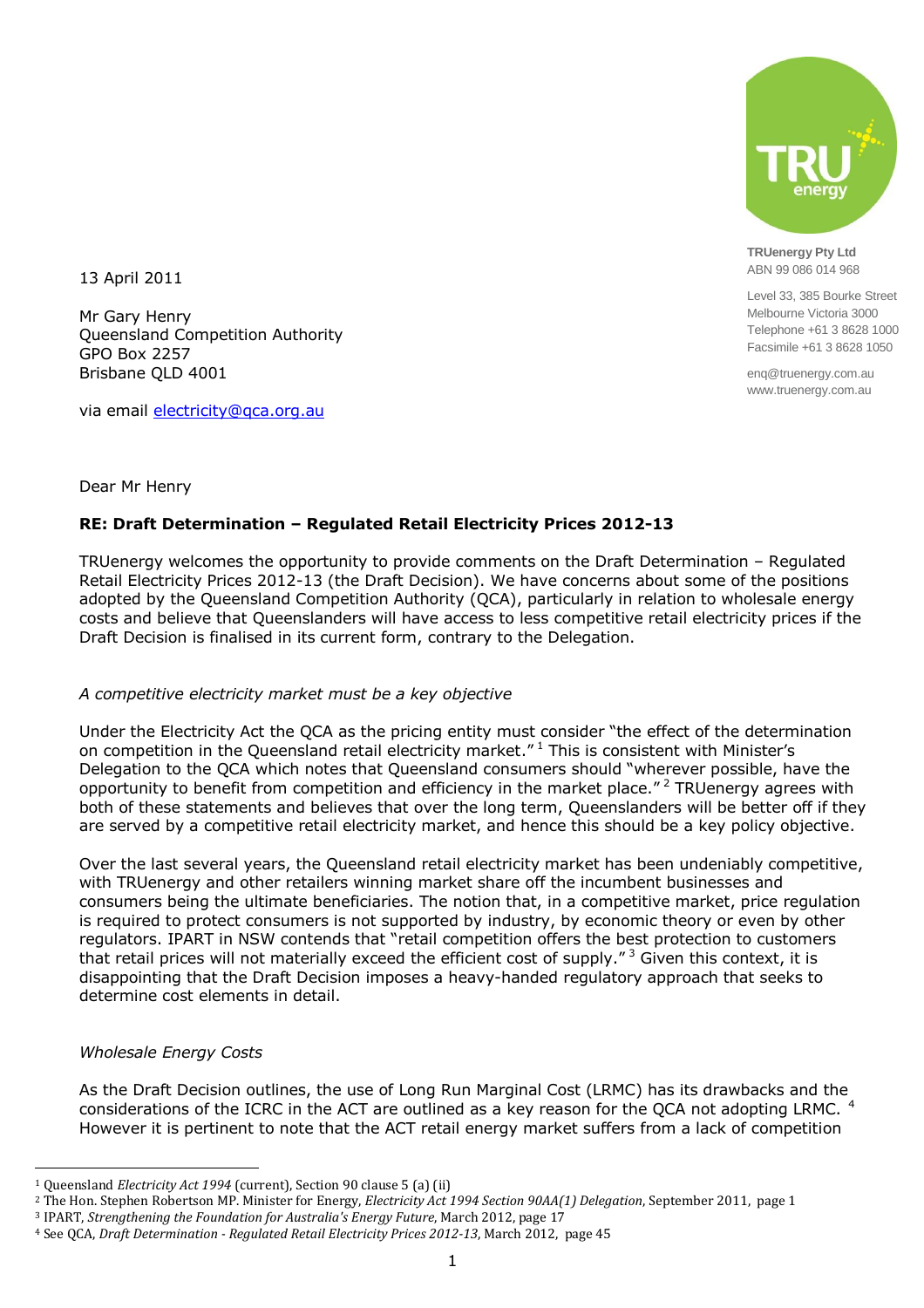and the ICRC's terms of reference do not require it to further competition. This is vastly different to Queensland and we would caution against reliance on the ICRC.

As submitted previously, the annual price distribution method proposed by ACIL Tasman creates more problems than it solves. One weakness is that it is a "double black box" in that there is no link to actual forward market prices. ACIL appear to now agree with this, asserting that this approach provides "a reasonable estimate of a likely range of energy purchase costs in the absence of risk management" but conceding that "an inability to estimate the risk premium … with any surety present drawback for the methodology." <sup>5</sup> Use of this method to set the wholesale energy cost allowance is not prudent given it does not reflect rational retailer behaviour.

ACIL also acknowledge that "using a contract hedging approach still has the disadvantage of a thinly traded market for the first half of 2013 and the ensuing contract price uncertainty." <sup>6</sup> However it then calculates such an approach which leads to the following problems:

- $\bullet$ The use of only D-Cypha data for Q3 &Q4 ignores the reality that significant volumes of AFMA transactions occurred in these quarters. We understand that larger volumes of AFMA transactions have occurred than are presented by ACIL;
- A significant volume of AFMA transactions were conducted prior to 8th Nov 2011 for Q1 & Q2  $\bullet$ and form part of the contract portfolio for many retailers;
- It is not reasonable to assume that retailers would not hedge their controlled loads/unmetered supply. Load is hedged from a portfolio perspective and risk management frameworks are unlikely to allow an unhedged position.

Using ACIL's published data and applying industry approaches, TRUenergy is unable to replicate either of the methods ACIL has calculated due to the black box nature of the annual price distribution method and lack of information provided by ACIL relating to its results on the contract hedging approach. One problem appears to be that ACIL have off-peak periods defined as peak. Another concern is that ACIL's hedging calculations appears to lower the cost of hedging to the retailer in anticipation of profits being made from actual spot price outcomes. A heroic assumption such as this would not be made by a prudent retailer and hence this method should not be adopted by the QCA.

Given the acknowledged problems with both the annual price distribution method and the contract hedging method, we recommend the QCA reconsider its decision to abandon LRMC, at least for 2012/13. Beyond 2012/13 there is likely to be a strong case to put more reliance on the contract hedging method. However given the market operator is predicting generation shortfalls in Queensland by 2013/14, it is reasonable to expect market prices to rise to at least LRMC in the near future.

The Minister's letter asks the QCA to "balance the long term need for maintaining pricing stability with ensuring customers are not subjected to unnecessary price volatility in the short term."<sup>7</sup> TRUenergy believes LRMC best delivers this for 2012/13.

All market participants agree that new generation will be required in Queensland sometime between 2014 and 2016 and that the new generation required will only be built if the private sector is willing to invest. Setting an energy cost allowance below LRMC will make retailers unwilling to enter long-term forward contracts at LRMC, which in turn will diminish the willingness of private capital to invest in the new generation capacity that Queensland clearly requires. As a potential investor in new generation, TRUenergy again urge the QCA to reconsider creating further investment uncertainty and instead utilise LRMC as a floor price.

TRUenergy has previously raised concerns with the use of a single year of load data and this has now been changed to four years. Put simply, we believe four years is not enough, as evidenced by this graph showing the number of summer weekdays where the maximum temperature at Amberley exceeded 32 degrees centigrade.

 $\overline{a}$ <sup>5</sup> ACIL Tasman, Estimated energy purchase costs for 2012/13 retail tariffs, March 2012, page 21

<sup>6</sup> ACIL Tasman, Estimated energy purchase costs for 2012/13 retail tariffs, March 2012, page 21

<sup>7</sup> The Hon. Stephen Robertson MP. Minister for Energy, *Letter to the QCA*, Septemberl 2011, page 1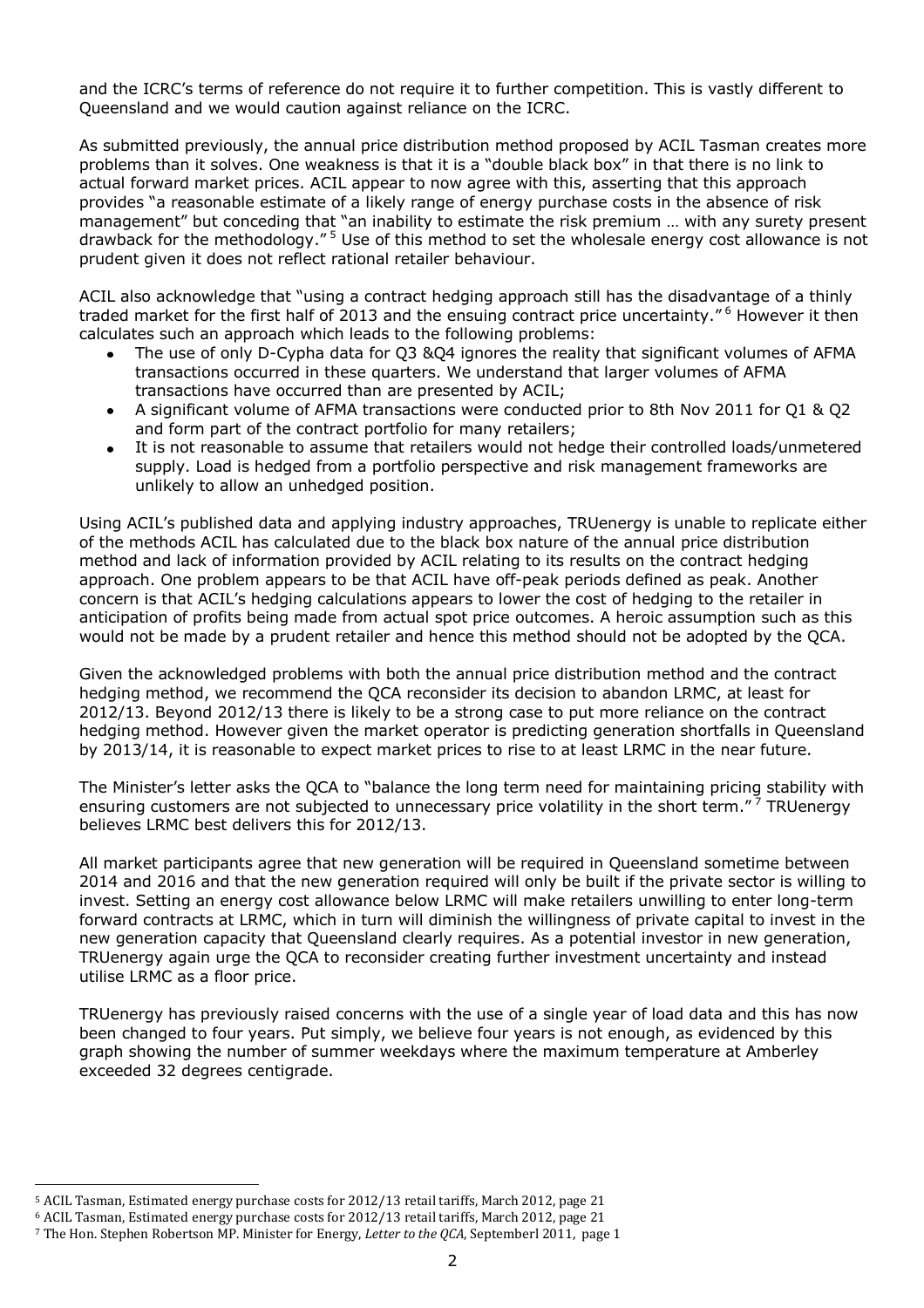

A prudent retailer would not be hedging based only on the last four years.

With regards to energy losses, TRUenergy is concerned that losses have not been applied to all relevant categories.

## *Carbon*

The Australian Energy Market Agreement was amended on 2 July 2009 to ensure that carbon costs be passed through to regulated retail tariffs in full. <sup>8</sup> The projected average NEM emissions intensity for 2012/13 of 87% is below general market expectations and leads to wholesale price outcomes that are unreasonably low.

# *Representative Retailer*

The Methodology Paper mistakenly used the current level of competition as a basis for adopting an incumbent retailer definition for the representative retailer and it is disappointing that this misunderstanding has been repeated in the Draft Decision.

As the Methodology Paper noted, the previous BRCI was an index not a cost build up approach as the new methodology will be. Critically, under the BRCI the "actual level of costs incurred by the representative retailer did not form part of the tariff" <sup>9</sup> but under the new methodology it will. So the fact that the BRCI used an incumbent, standalone Queensland electricity retailer as the representative retailer is not particularly relevant to the current task. And for the Draft Decision to maintain the conclusion that the current market's competitiveness will continue if the BRCI definition continues to be used is a concern given that it has been previously highlighted to the QCA that this is asserting a cause and effect relationship that does not exist.

# *Retail Margin and Headroom*

TRUenergy believes that the adoption of the same retail margin as IPART would be reasonable if the retail regulatory risks under the proposed model in Queensland will be similar to those under the

 $\overline{a}$ 

<sup>8</sup> See MCE, *Meeting Communique*, July 2009, p1

<sup>9</sup> QCA, *Draft Methodology Paper- Regulated Retail Electricity Prices 2012-13*, November 2011, page 8